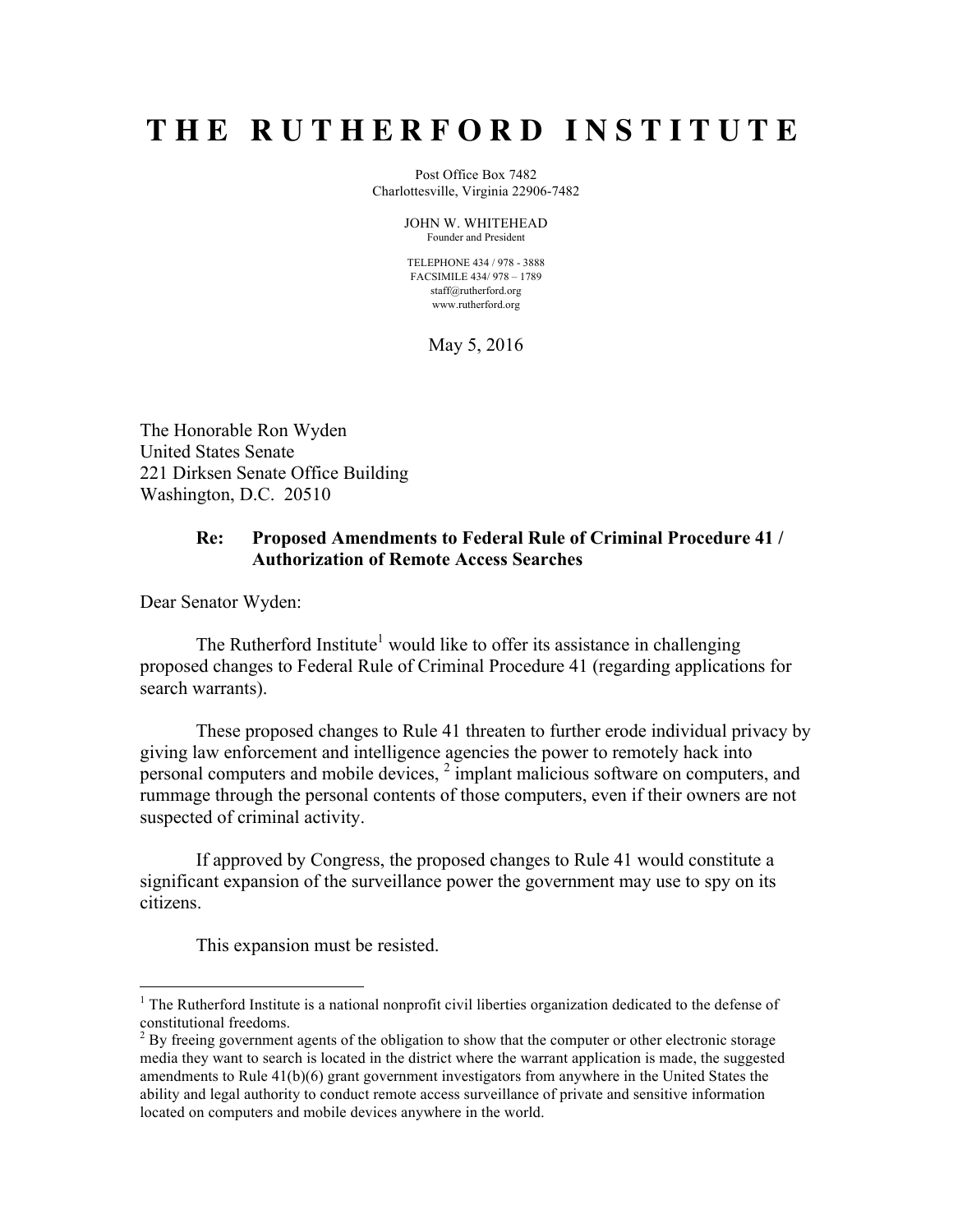The Honorable Ron Wyden May 5, 2016 Page 2

These proposed Rule 41 changes present surreptitious and invasive governmental threats to the privacy of citizens by:

- **Subjecting innocent persons to hacking and indiscriminate searches:** The proposed changes allow remote surveillance of computers that are suspected to have been damaged without authorization by a criminal scheme<sup>3</sup> to distribute malware or to gain unauthorized access to the computer. $4$  Thus, investigators would be allowed to hack into computers and other devices which they suspect have been infected by a virus or malware, which would apply to countless computers and devices. Moreover, the proposed change would allow investigators to conduct remote surveillance of the infected computer or device *even if the owner is not suspected of criminal activity*. Additionally, the Committee Notes to the proposed change make clear that computers that have been the *targets of criminal activity* would be subject to a search under the amended Rule. This proposed change to Rule 41 opens the door to unprecedented government access to the personal information of innocent people.
- **Failing to establish any time limits on remote surveillance**: The remote surveillance the government seeks to expand involves the surreptitious installation of software on a computer which allows the government unlimited access to the computer.<sup>5</sup> However, nothing in the changes to Rule 41 imposes a limit on how long the software may remain on the target computer or requires the government to remove or delete the software once any investigation is complete. Once the software is on the computer, even a computer of an innocent person, it is subject to ongoing remote surveillance by the government. The prospect of this kind of ongoing government access to the digital information of citizens undermines significant constitutional protections and must not be allowed.
- **Not requiring government officials to notify citizens that a search has been or will be conducted:** The Fourth Amendment generally requires that the targets of a search under a warrant be informed that their property and

 $3$  18 U.S.C. § 1030(a)(5).

 $4$  The proposed rule, Fed. R. Crim. P. 41(b)(6)(B), applies to "protected computers." This is defined in 18 U.S.C. § 1030(e)(2) as and computer used in or affecting interstate commerce, and so would include virtually any computer that is connected to interstate communications facilities. <sup>5</sup> As described in one case which found such surveillance illegal, "[o]nce installed, the software has the

capacity to search the computer's hard drive, random access memory, and other storage media; to activate the computer's built-in camera; to generate latitude and longitude coordinates for the computer's location; and to transmit the extracted data to FBI agents within this district." *In re Warrant to Search a Target Computer at Premises Unknown*, 958 F. Supp. 2d 753, 755 (S.D. Tex. 2013).